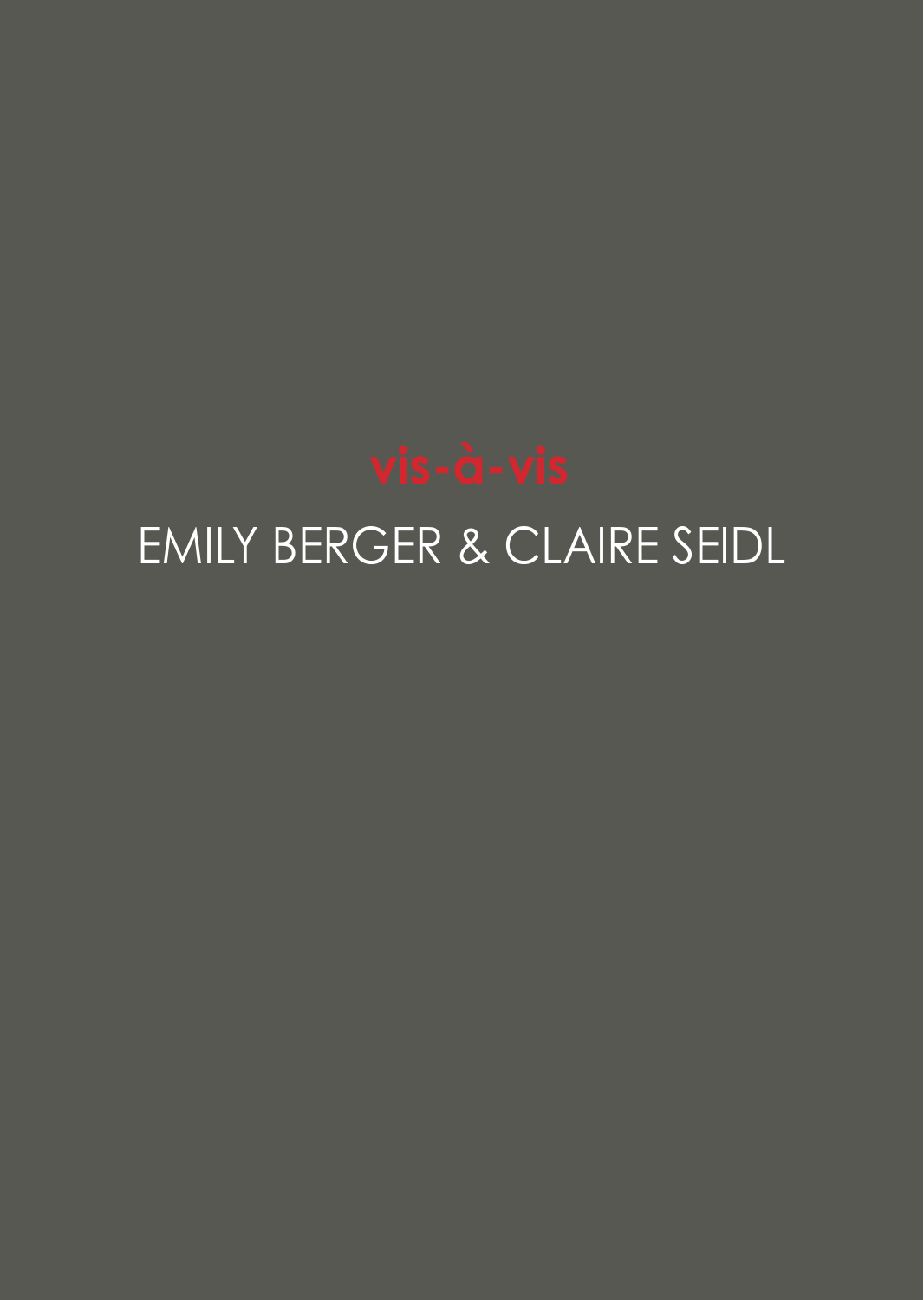

## **vis-à-vis**

## EMILY BERGER & CLAIRE SEIDL

MARCH 25 - APRIL 19, 2014

| THE             | 547 WEST 27TH STREET         |
|-----------------|------------------------------|
|                 | SUITE 500, NY, NY 10001      |
| <b>PAINTING</b> | WWW.THEPAINTINGCENTER.ORG    |
| <b>CENTER</b>   | HOURS: TUES - SAT, 11 - 6 PM |
|                 | (212) 343-1060               |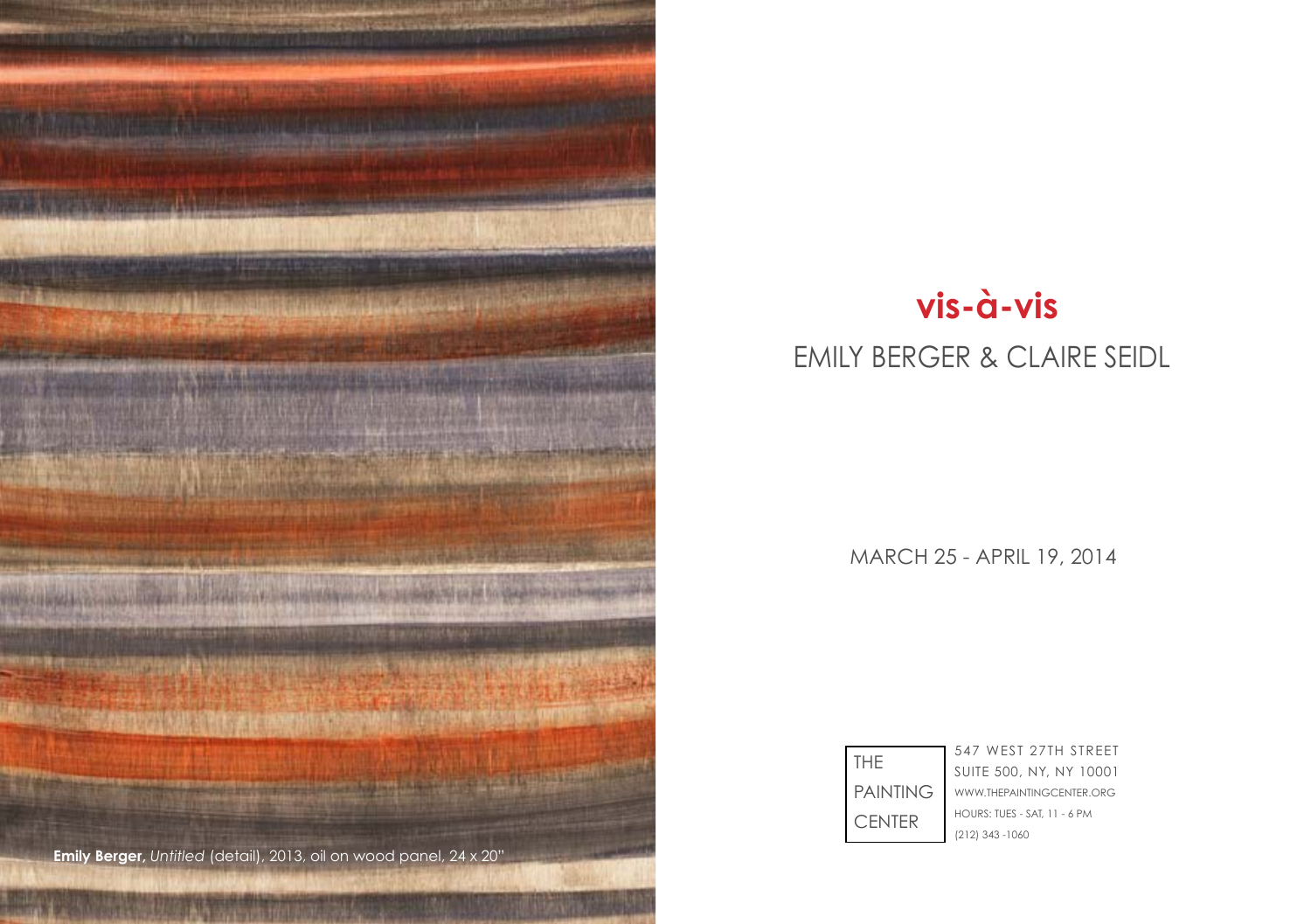

**Claire Seidl** If It's All the Same to You, 2014, oil on linen, 54 x 42"

## **vis-à-vis**

The studio visit is both a convention and a tribal rite in the art world; it gives access to an authenticity and rawness lacking in an exhibition. The studio is the site of the conditions and components of making - intention, transition, potential. The visitor enters in the lull between start and conclusion, venturing into the territory of critique and analysis.

This exhibition is a consequence of 30 years of studio visits between Claire Seidl and Emily Berger. During this time, Berger and Seidl have seen each other's work in various states: liminal, tentative, transitional and completed. They share a vocabulary; accept one another's differences; the visits facilitate and influence their work. Although both are abstractionists and differences in outcome are pronounced, they complement rather than oppose one another. In this exhibition, each work yields something that creates a larger whole. Both painters have created a body of work that is conceptually and formally rich. Both maximize all types of ambiguity - spatial, structural and inferential. They consistently reconsider and revise as they work; the changes are at the heart of their respective processes.

Seidl is constantly responsive to what's on the canvas before her. Her work reiterates her process, claiming every touch and gesture. For her, painting involves an on-going experimentation with the medium and its possibilities. As her work is so process-driven, it's in constant flux up to the moment it finds resolution. Each painting is the consequence of the fluidity and mutability of paint, color relationships and action within a given territory. She cultivates an allusive image, one constructed from a complex, nuanced and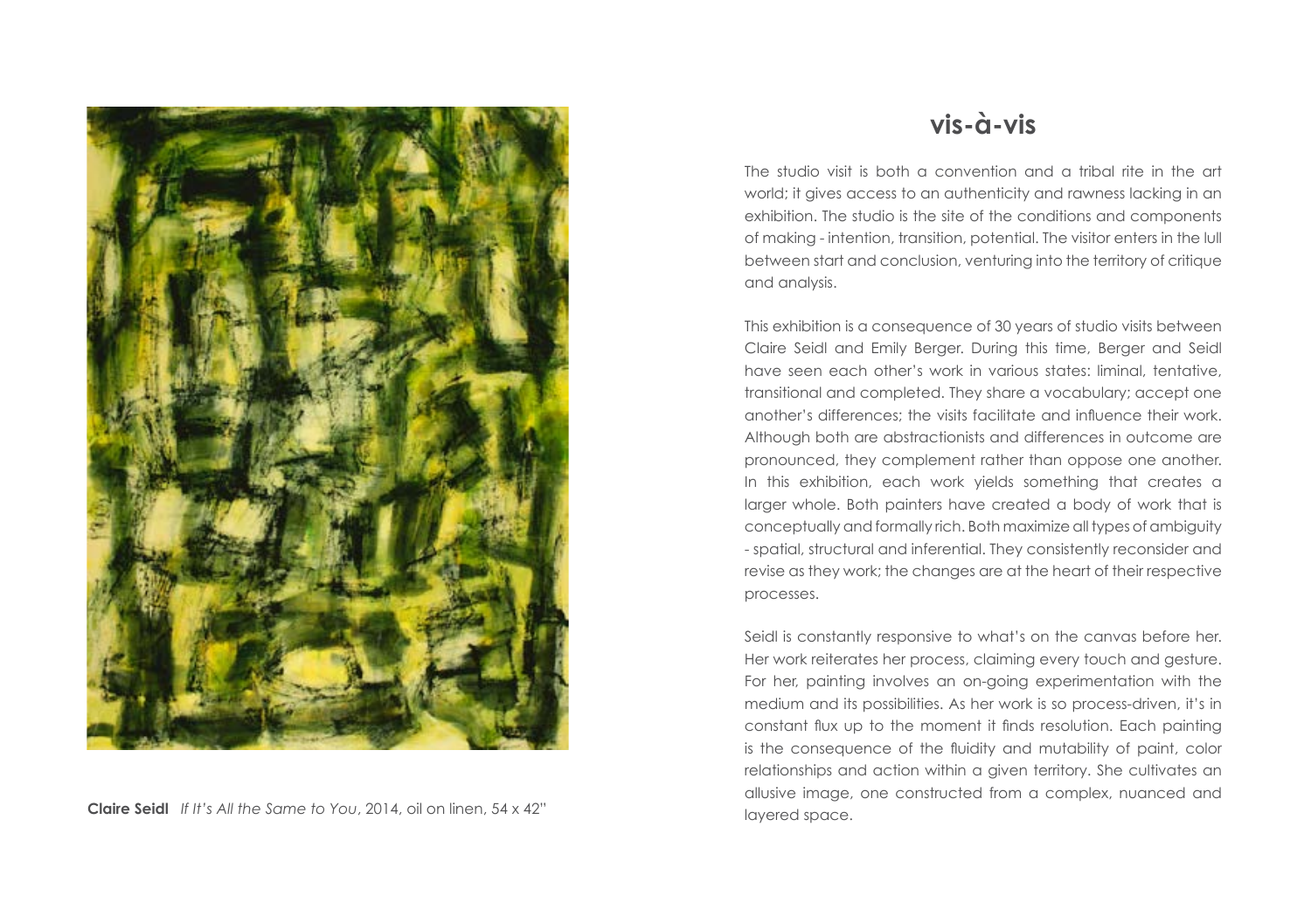Berger's work represents the interplay of additive and subtractive processes with layers of paint that are applied in thin or condensed strips. Her use of pattern and repetition creates a subtle, reductive mix of organic and gestural elements. Comprised of dense and saturated paint, her wavering, sensual, horizontal bands are shadowed by changes and readjustments. Her work is loosely improvisational, seemingly caught in a transitional state; just after or before coming into being. The drama of her work lies in the spaces between bands; these are charged with an electrified presence that expands her language of light and imprecise geometry. The vast potential of abstraction, its panoply of intention and outcome, is on display in this exhibition.

Seidl and Berger's work is freighted with psychological and philosophical associations as well as the immense possibilities of light, color and scale. Neither makes decorative work; their paintings are tough-minded and muscular. Berger's expanding and contracting bars of color and Seidl's agitated or meditative fields present an expansive architecture of form and concept. Their work is the record of a commitment to the physicality of paint and its transformative promise.

Kathleen Whitney 2014

*Kathleen Whitney, an LA-based writer and artist, is the author of numerous catalogs and is a regular contributor to several national and international publications.* **Emily Berger** *Untitled*, 2013, oil on wood panel, 22 x 20"

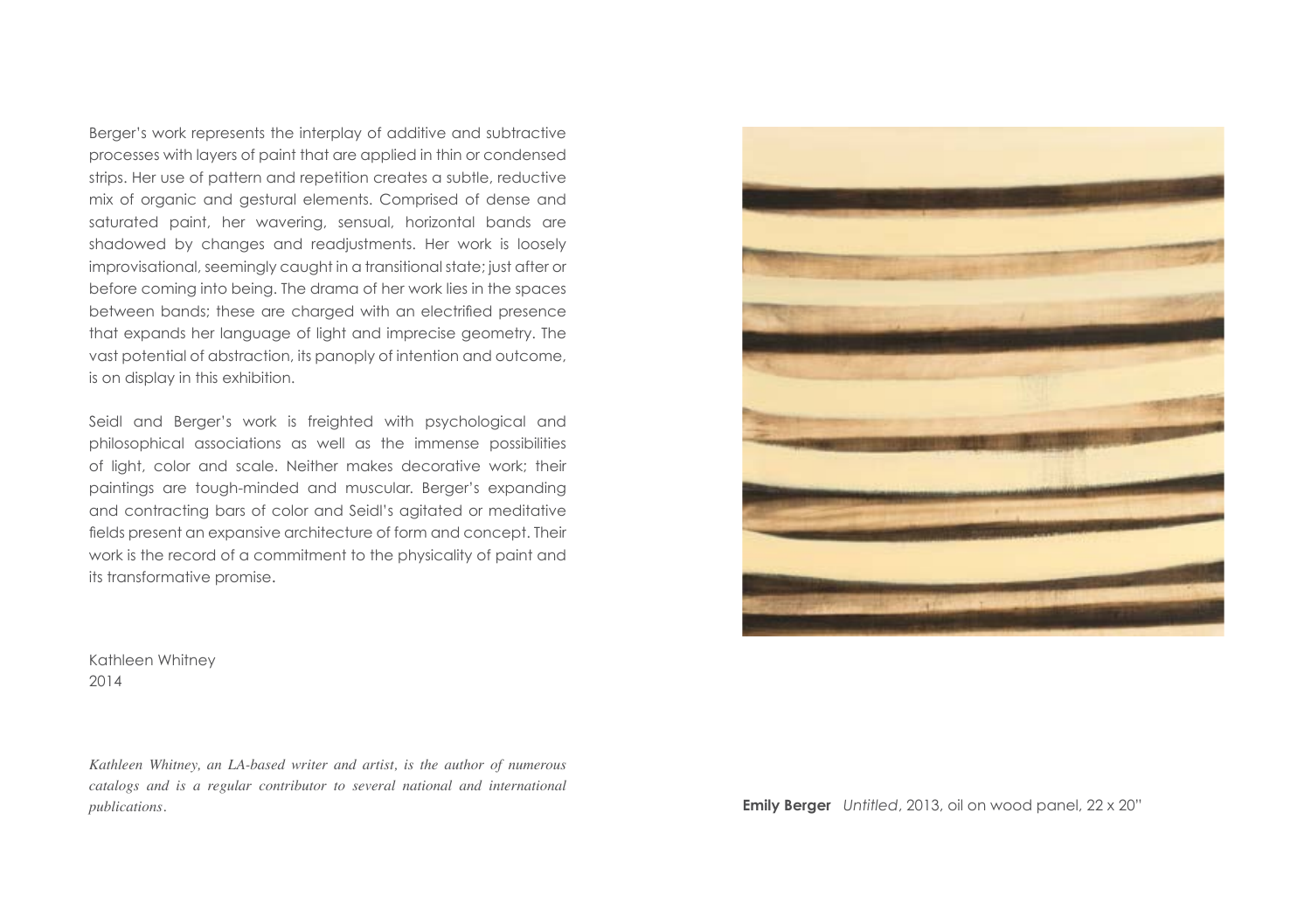



**Claire Seidl** *The Likes of Me*, 2013, oil on linen, 54 x 42" **Emily Berger** *Untitled,* 2013, oil on wood panel, 22 x 20"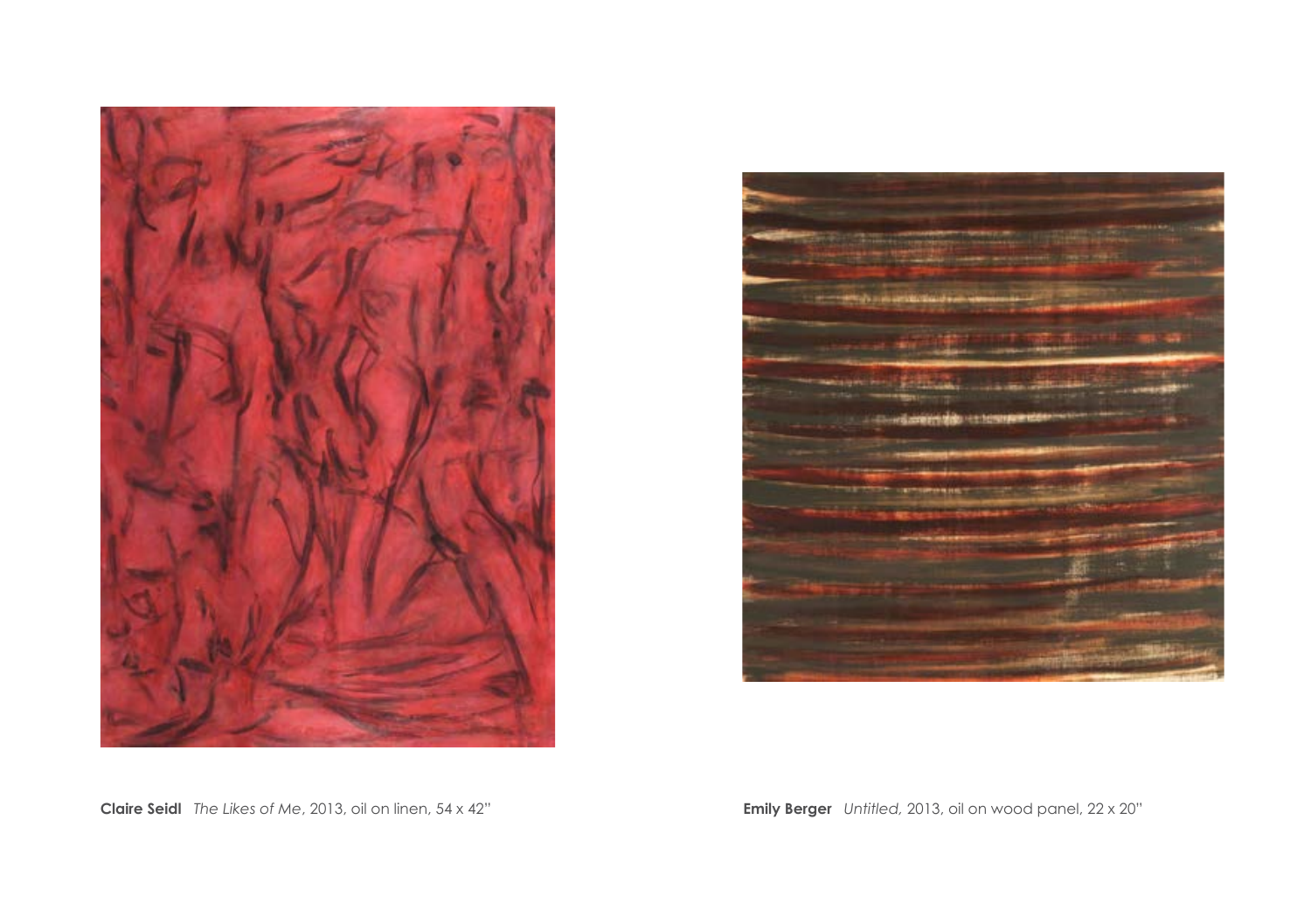

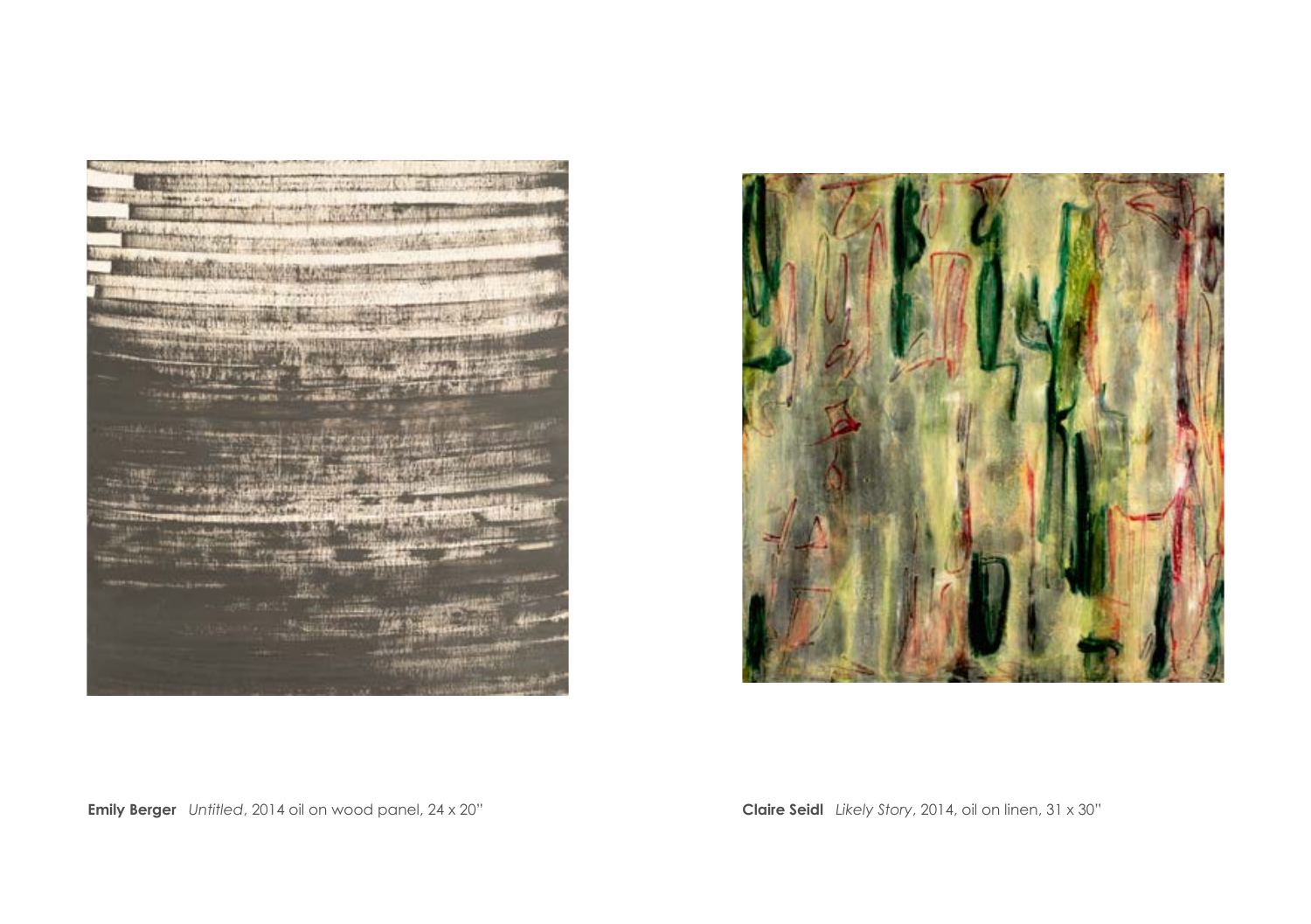



**Claire Seidl** *On that Note*, 2014, oil on linen, 24 x 22.5" **Emily Berger** *Untitled*, 2013, oil on wood panel, 26 x 22"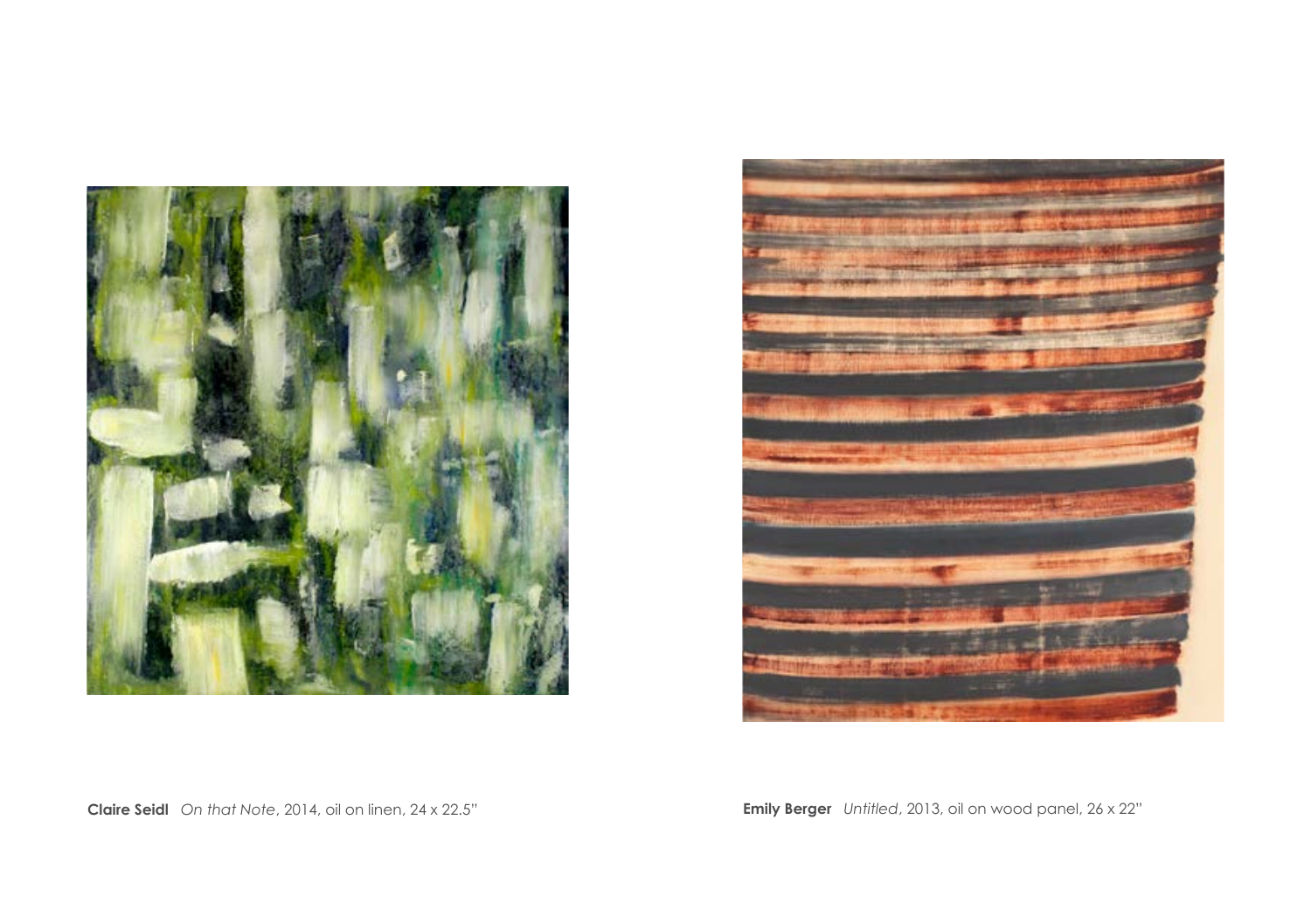



**Emily Berger** *Untitled,* 2013, oil on linen, 26 x 21.5" **Claire Seidl** *As I Live and Breathe*, 2013, oil on linen, 36 x 30"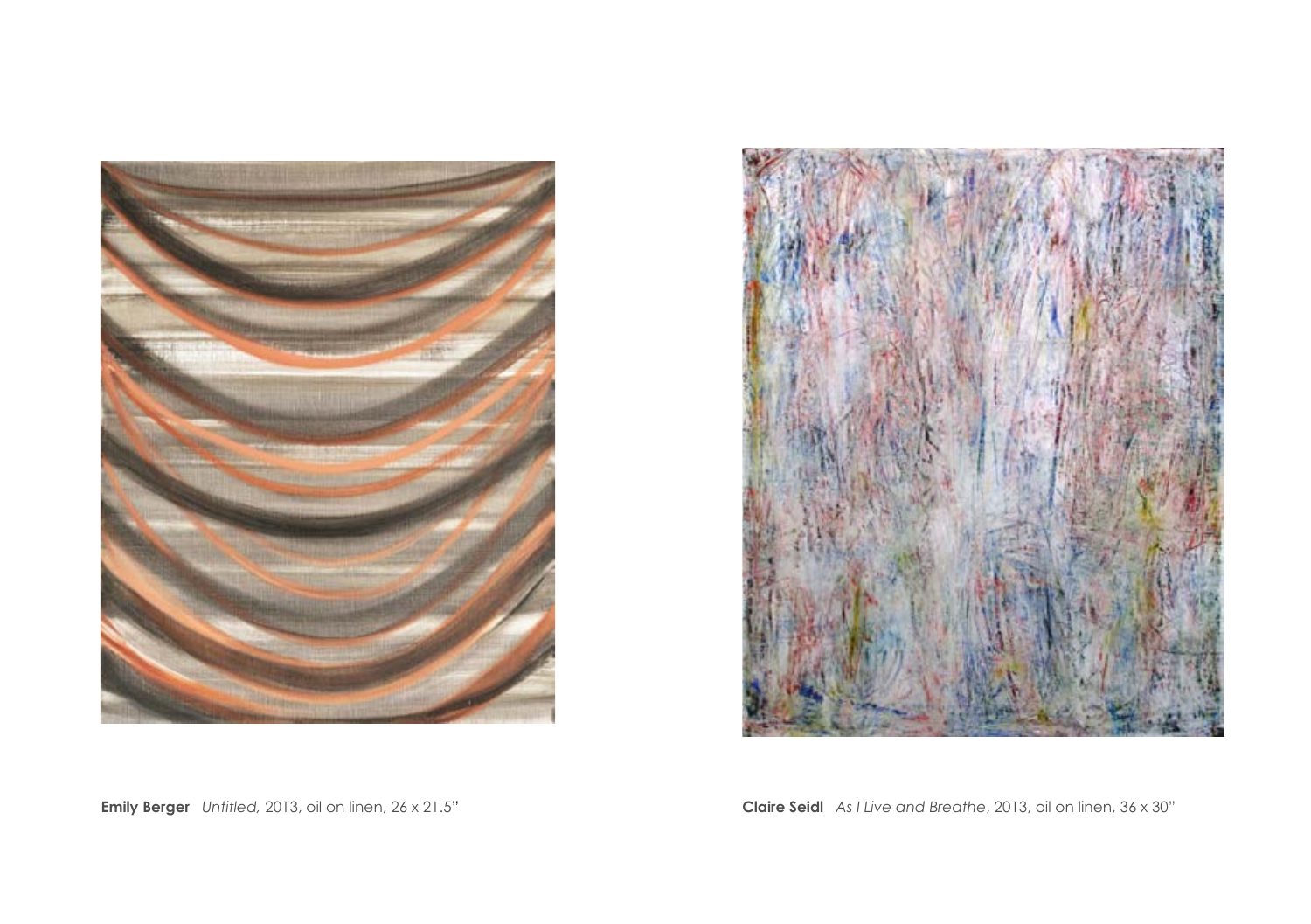



**Claire Seidl** *In a Heartbeat*, 2013, oil on linen, 20 x 14" **Emily Berger** *Untitled,* 2013, oil on wood panel, 26 x 22"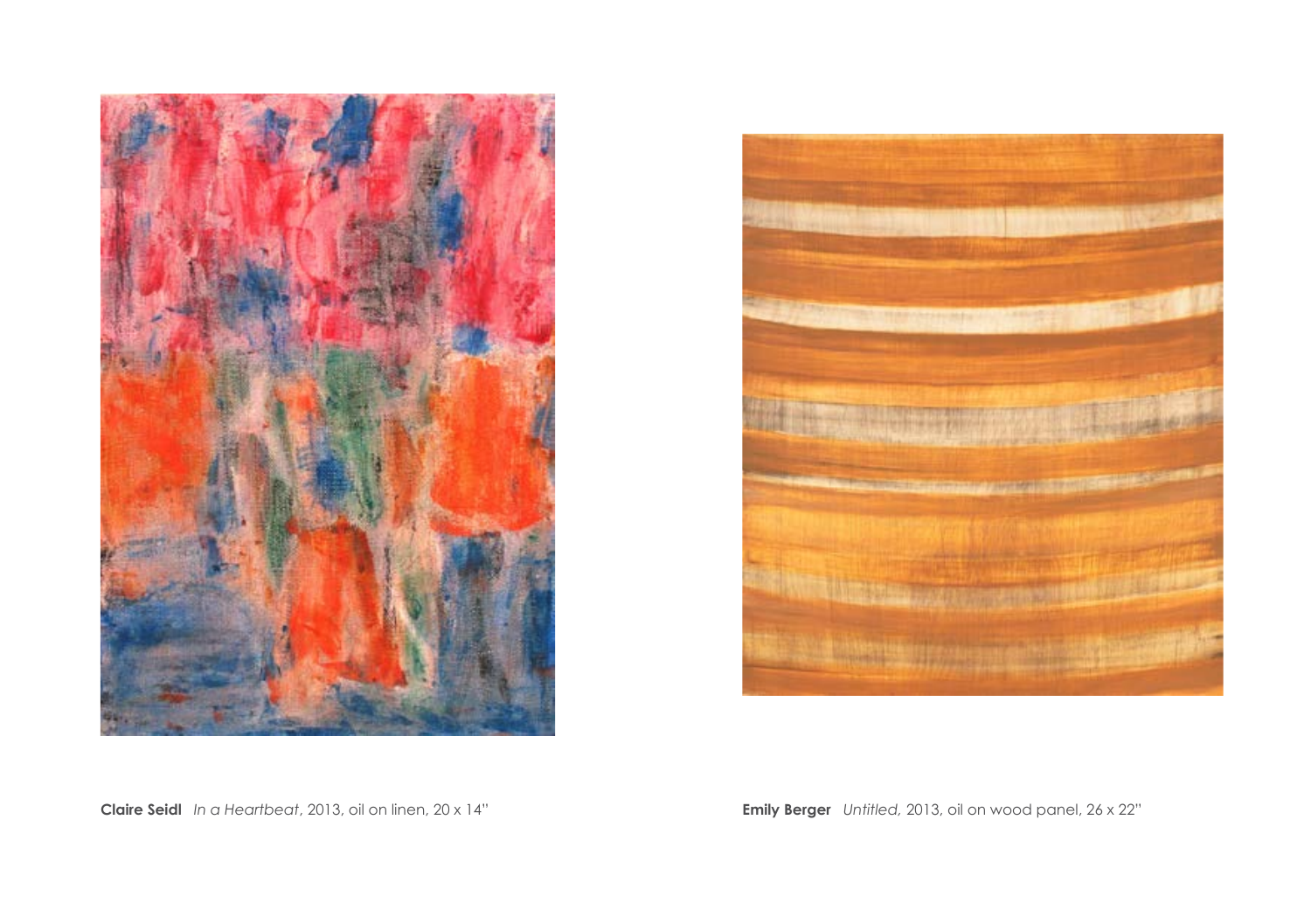**Emily Berger** (www.emilyberger.net) lives and works in Brooklyn, New York. She has exhibited nationally and internationally in galleries, universities and museums, including The Museum of Modern Art in Bogota, the Herbert F. Johnson Museum of Art at Cornell University in Ithaca, New York, the Brattleboro Museum and Art Center in Brattleboro, Vermont, and the National Academy of Art in New York which awarded her the John Hultberg Memorial Prize for Painting. Her work has been featured in many New York City gallery exhibits, and been favorably reviewed in several online publications. She is included in the American Abstract Artists 75 Anniversary Print Portfolio Exhibition, currently traveling to university galleries around the country. Berger received a BA from Brown University, an MFA in painting from Columbia University and attended the Skowhegan School in Maine as well as several art residencies. Her work is included in many private and public collections.

**Claire Seidl** (www.claireseidl.com) is best known as an abstract painter; she has also been making and showing photographs for the last fifteen years. She exhibits her work nationally, and in Europe and Asia; and has had 30 one-person shows. Her work has been shown at the Aldrich Museum, the Portland Museum of Art, the University of Maine Museum of Art, the McNay Art Museum, the Noyes Museum and the Moscow Museum of Modern Art. Her work is included in museum, university and corporate collections; and has been consistently well-reviewed in publications such as Art in America, Art News, The New York Times, Arts Magazine, The New York Observer, The Portland Press Herald, The Brooklyn Rail, New Art Examiner, and Partisan Review. Recent exhibitions have included What Was, Is (with sculptor Duncan Hewitt) at the Center for Maine Contemporary Art in Rockport, Maine in 2013; and a survey of paintings from 1988 to 2012 at Icon Contemporary Art in Brunswick, Maine. Seidl is currently represented by Lesley Heller Workspace in New York.